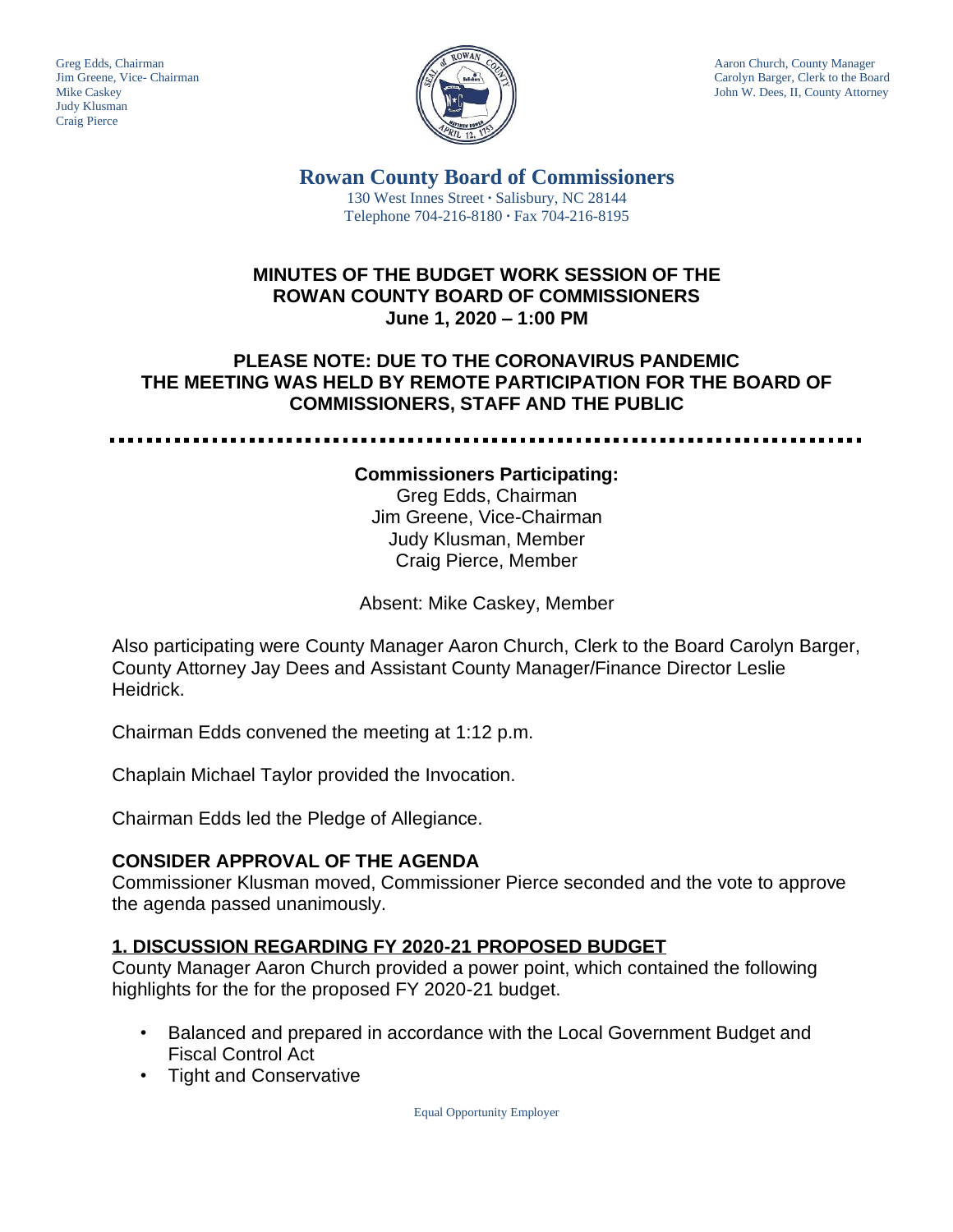### **FY 2021 BUDGET**

| <b>FUND 101</b><br><b>FUND 201</b><br>$\bullet$                                                                                                                              | <b>General Fund</b><br><b>Fire District Fund</b><br><b>NO TAX INCREASE RECOMMENDED</b>                                          | \$153,521,214<br>\$6,608,824                                                         |
|------------------------------------------------------------------------------------------------------------------------------------------------------------------------------|---------------------------------------------------------------------------------------------------------------------------------|--------------------------------------------------------------------------------------|
| <b>FUND 202</b><br>$\bullet$<br><b>FUND 501</b><br>$\bullet$<br><b>FUND 601</b><br>$\bullet$<br><b>FUND 603</b><br>$\bullet$<br>$\bullet$<br>TOTAL                           | <b>Emergency Telephone</b><br><b>Risk Management Fund</b><br><b>Landfill Fund</b><br><b>Airport Fund</b><br>FUND 605 Water Fund | \$547,782<br>\$1,392,800<br>\$9,612,166<br>\$4,581,965<br>\$136,000<br>\$176,400,751 |
| FY 2020 Budget<br>$\bullet$<br>FY 2021 Requested<br>$\bullet$<br>FY 2021 Recommended<br>FY 2021 Reduction<br>$\bullet$                                                       |                                                                                                                                 | \$159,883,238<br>\$215,839,302<br>\$153,521,214<br>\$6,362,024                       |
| <b>FY 2021 REVENUE</b>                                                                                                                                                       |                                                                                                                                 |                                                                                      |
| <b>Property Tax Base</b><br>$\bullet$<br>Increase over last year<br>$\bullet$<br><b>Collection Rate DECREASE by</b><br>$\bullet$<br><b>Recommended Tax Rate</b><br>$\bullet$ |                                                                                                                                 | \$13,760,000,000<br>3.38%<br>$-1.25%$<br>65.75 Cents                                 |

• Sales Tax -\$2,500,000 or -9.5%

Sales tax for first 6 months of FY 2020 was 6.6% above budget and pro-rated to \$28,040,000.

For FY 2021, the sales tax budget represents a 20% reduction for six months of the year and a 10% reduction for the remaining six months from this amount, or a 9.5% reduction from the FY 2020 original budget.

### **FY 2021 REVENUE**

Adopted Budget Fund Balance Appropriation

| FY 2020 Adopt          | \$11,530,657 |
|------------------------|--------------|
| 10 Year Average        | \$8,995,529  |
| FY 2021 Recommended    | \$6,770,590  |
| Reduction from FY 2020 | \$4,760,067  |

Mr. Church said a board member had asked to include an appropriation for Crime Stoppers in amount of \$1500 which was not included in the budget.

Chairman Edds discussed the history and issues behind the County's attempts to have providers offer broadband in the rural areas of the County. Chairman Edds said based on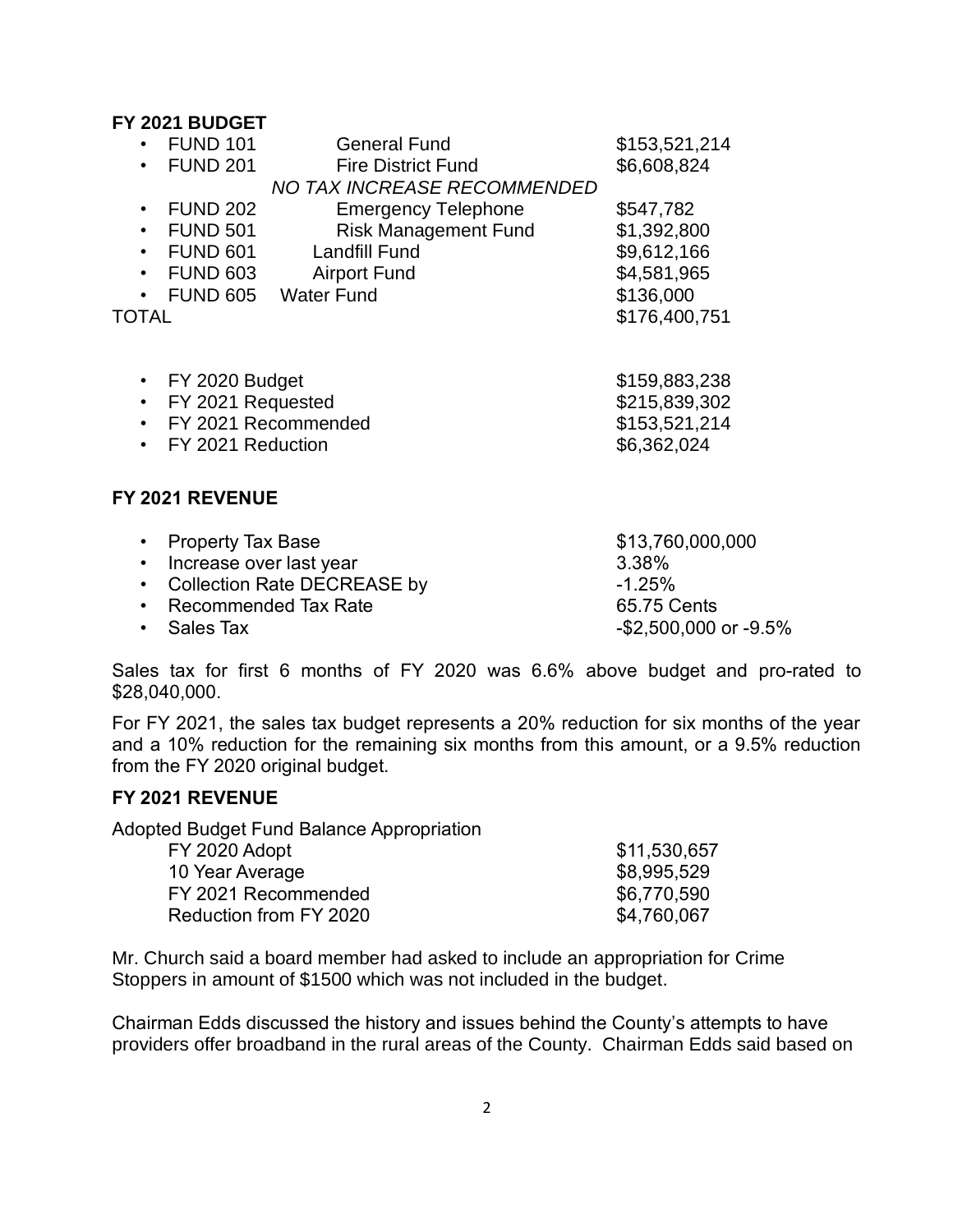the knowledge gained from the efforts, a wireless solution would be best to address the dead spots in the County.

Chairman Edds continued by explaining there were grant dollars provided to help counties in the broadband effort; however, the money was rolled out in three (3) tiers. The focus was currently on Tier One and Rowan was a Tier Two county. Funding for Tier Two counties was originally supposed to open up July 1, 2020 but the County had recently learned another round of funding would take place for Tier One counties and thus delaying the progress for Tier Two counties.

According to Chairman Edds, the question became whether to wait on something the County had no timeframe as to when it would begin, or should the County begin to help its citizens. Chairman Edds said in talking with some of the wireless broadband companies, the County found out those companies were busy serving the Tier One counties because that was where the dollars were.

Chairman Edds said the County had asked the companies what they could do to help if the County were to offer them an incentive to not wait until the broadband funds came in. Chairman Edds said there was an indication if the County would incentivize the companies they might move ahead. Chairman Edds asked the Board to provide a \$50,000 fund to be determined. Chairman Edds said Assistant County Manager/Chief Information Officer Randy Cress and the Broadband Task Force would put out a Request for Information (RFI) to determine the type of technology Rowan County was looking for. The incentive would be matching funds and it appeared the target area would be the Scotch Irish community. There were also towers in the area that were available for wireless broadband to work with. Chairman Edds said the Broadband Task Force would submit its recommendations to the Board.

Ultimately the County could wait for the grant funding or the County could move ahead. Chairman Edds said there were questions as to whether the County could be reimbursed once the grant funding became available for Tier Two counties. Chairman Edds noted that other counties were having success with broadband wireless and he would like for the Commissioners to put a \$50,000 placeholder in the budget for the project. Commissioner Pierce wanted to make sure the County would get reimbursed since the providers would be doing the work for profit. Commissioner Pierce said he could not support the request if the County would not get reimbursed.

Chairman Edds noted the service would not only serve the public but also fire stations, EMS, etc. and would be valuable to the County.

Commissioner Klusman asked if there had been any discussion with the State as to whether the County would be reimbursed if the County moved forward. Chairman Edds said no and it had been learned that once the grant became available, it was unknown if the County would qualify for the funding because it was competitive. Chairman Edds expressed hope the County's efforts to invest would demonstrate to the State the value